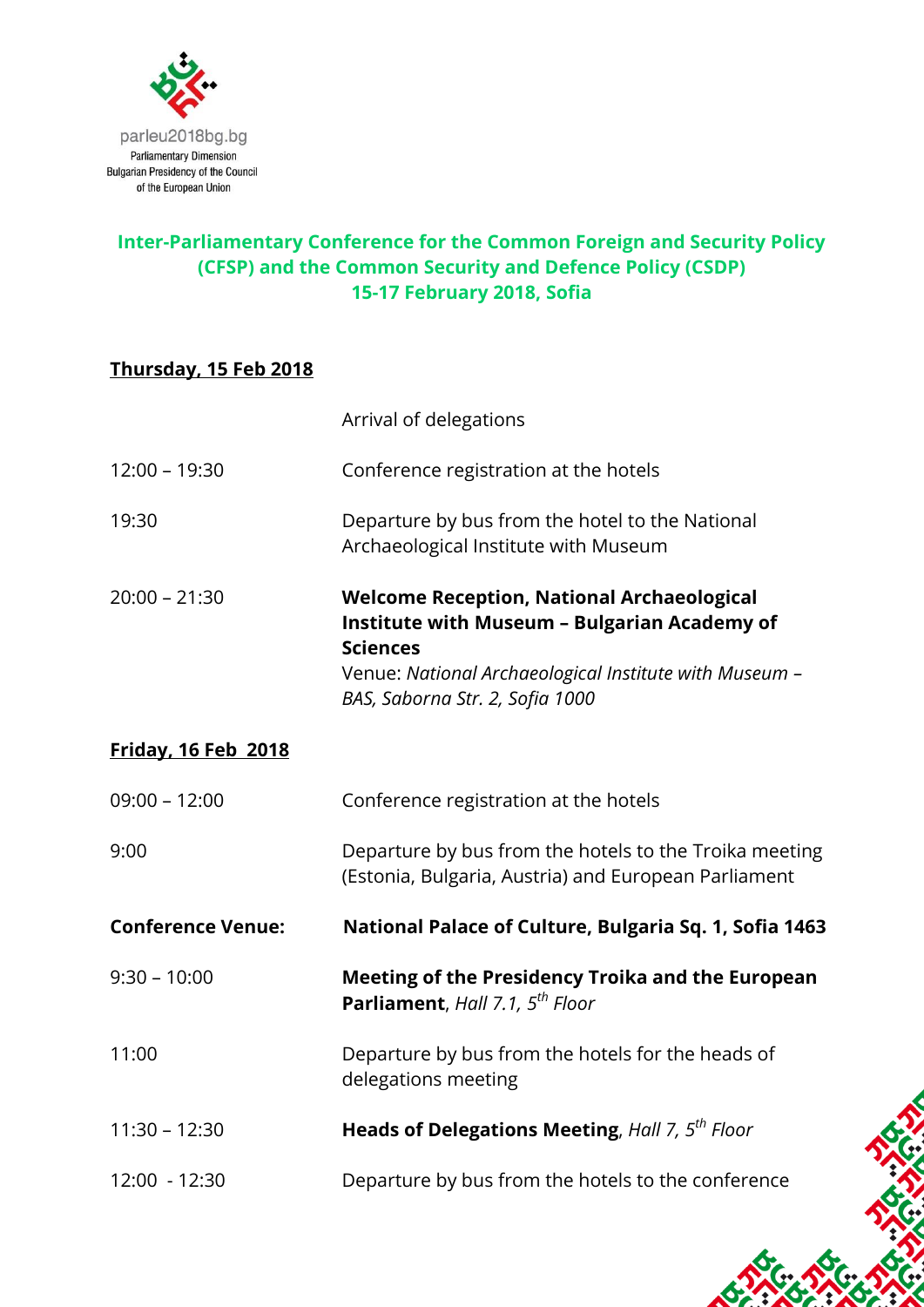

venue

| $12:30 - 13:00$ | <b>Meetings of Political Groups</b>                                                                                                                                                                                                                                                                                                                                                                                                                                                                                                                                          |
|-----------------|------------------------------------------------------------------------------------------------------------------------------------------------------------------------------------------------------------------------------------------------------------------------------------------------------------------------------------------------------------------------------------------------------------------------------------------------------------------------------------------------------------------------------------------------------------------------------|
| $13:00 - 14:30$ | <b>Buffet Lunch, Hall 3.2, <math>7^{th}</math> Floor</b>                                                                                                                                                                                                                                                                                                                                                                                                                                                                                                                     |
| $14:30 - 15:00$ | <b>Opening Session, Hall 3, 7th Floor</b><br>Welcome speech by Ms Tsveta Karayancheva,<br>Speaker of the National Assembly of the Republic<br>of Bulgaria<br>Opening Remarks by Ms Dzhema Grozdanova,<br>Chairperson of the Foreign Affairs Committee of<br>the National Assembly of the Republic of Bulgaria<br>Opening Remarks by Mr David McAllister, Chair<br>of the Committee on Foreign Affairs of the<br>European Parliament                                                                                                                                          |
| 15:00-17:00     | Session I: Priorities and Strategies of the EU in the<br>Area of CFSP and CSDP, Hall 3, 7 <sup>th</sup> Floor<br>Speaker:<br>Ms Federica Mogherini, High Representative of<br>the Union for Foreign Affairs and Security Policy<br>and Vice- President of the European Commission<br>Moderators: Ms Dzhema Grozdanova, Chairperson of<br>the Foreign Affairs Committee of the National Assembly<br>of the Republic of Bulgaria<br>General (ret.) Constantin Popov, Chairperson of the<br>Defense Committee of the National Assembly of the<br>Republic of Bulgaria<br>Debate |
| 17:00           | Return to the hotels by bus                                                                                                                                                                                                                                                                                                                                                                                                                                                                                                                                                  |
| 18:30           | Departure from the hotels by bus to the National History<br>Museum                                                                                                                                                                                                                                                                                                                                                                                                                                                                                                           |
| $19:00 - 19:45$ | <b>Guided Tour at the Museum - Discovering the</b><br><b>Ancient Treasures of Bulgaria</b>                                                                                                                                                                                                                                                                                                                                                                                                                                                                                   |

2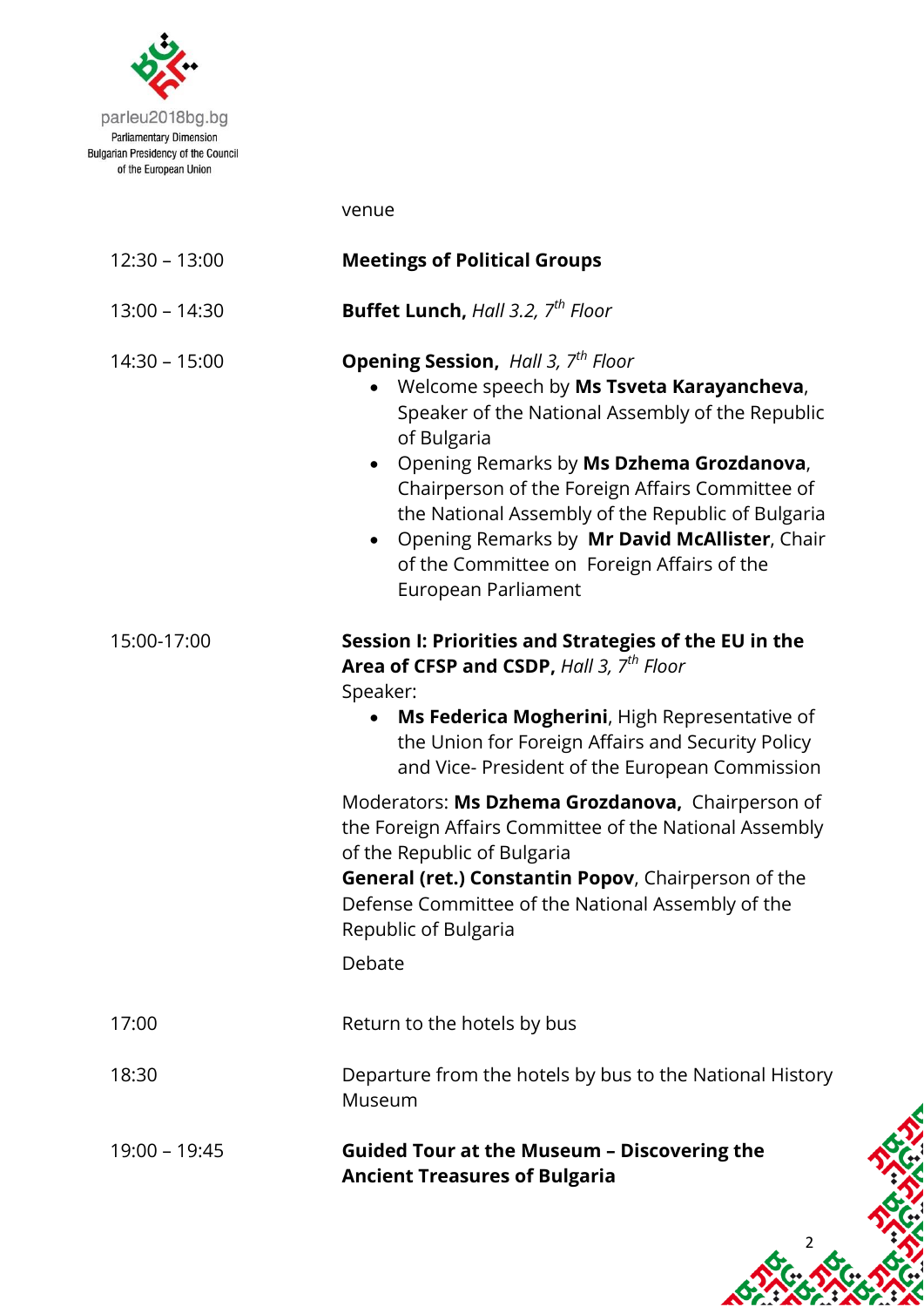

| 19:45 – 20:00   | Departure from the Museum to the dinner venue         |
|-----------------|-------------------------------------------------------|
| $20:00 - 21:30$ | Dinner with traditional Bulgarian folklore            |
|                 | Venue: Boyana Residence, Vitoshko Lale 16, Sofia 1618 |

# **Saturday, 17 Feb 2018**

| 08:30                    | Departure by bus from hotels to the conference venue                                                                                                                                                                                                                                                                                                                                                                                                                                                                                                                                                                                                                                                                                                                              |
|--------------------------|-----------------------------------------------------------------------------------------------------------------------------------------------------------------------------------------------------------------------------------------------------------------------------------------------------------------------------------------------------------------------------------------------------------------------------------------------------------------------------------------------------------------------------------------------------------------------------------------------------------------------------------------------------------------------------------------------------------------------------------------------------------------------------------|
| <b>Conference Venue:</b> | National Palace of Culture, Bulgaria Sq. 1, Sofia 1463                                                                                                                                                                                                                                                                                                                                                                                                                                                                                                                                                                                                                                                                                                                            |
| $09:00 - 10:30$          | Session II: Accelerating Reforms in View of European<br>Perspective for the Western Balkans, Hall 3, 7 <sup>th</sup> Floor<br>Speakers:<br>Ms Ekaterina Zaharieva, Deputy Prime Minister<br>and Minister of Foreign Affairs of the Republic of<br>Bulgaria /Inclusiveness and perspectives/<br>Mr Eduard Kukan, Chair of the Delegation to the<br>$\bullet$<br><b>EU-Serbia Stabilisation and Association</b><br>Parliamentary Committee in the European<br>Parliament<br>Mr Thomas Mayr-Harting, EEAS Managing<br>$\bullet$<br>Director for Europe and Central Asia<br>Mr Gerald Knaus, Founding Chairman of the<br>$\bullet$<br>European Stability Initiative /Migration and<br>demographic challenges/<br>Moderator: Ms Vessela Tcherneva, Director of ECFR<br>Sofia<br>Debate |
| 10:30                    | <b>Family Photo</b>                                                                                                                                                                                                                                                                                                                                                                                                                                                                                                                                                                                                                                                                                                                                                               |
| $10:35 - 11:00$          | <b>Coffee break</b>                                                                                                                                                                                                                                                                                                                                                                                                                                                                                                                                                                                                                                                                                                                                                               |

3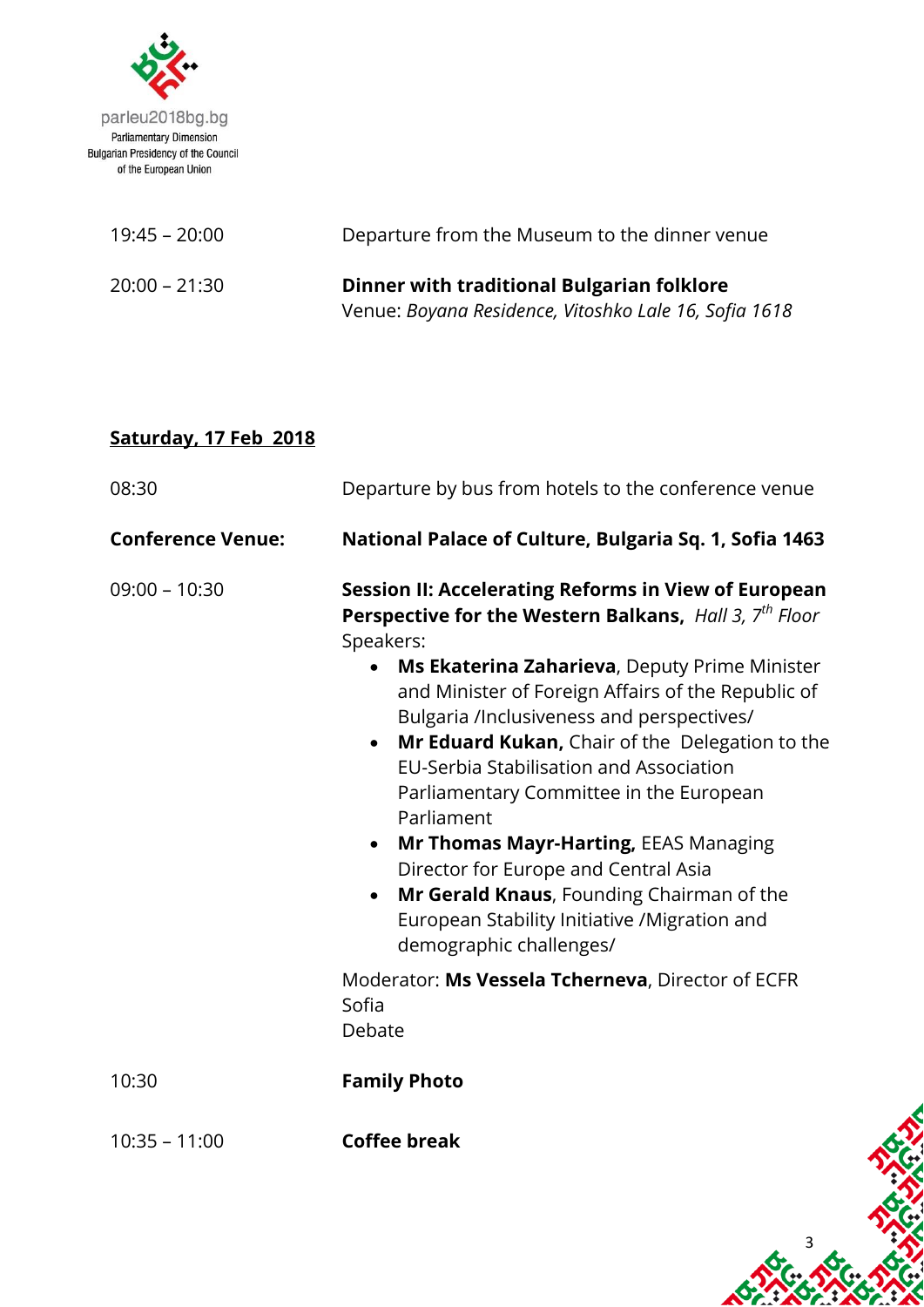

parleu2018bg.bg **Parliamentary Dimension Bulgarian Presidency of the Council** of the European Union

11:00 – 12:00 **Workshops (in English),** *Halls 7, 8 and 9, 5th Floor*

#### **1. Strategic Energy and Transport Connectivity in the Western Balkans**

Speakers:

- **Mr Goran Svilanović,** Secretary General of the Regional Cooperation Council, Foreign Minister of Serbia (2000-2004)
- **Mr Zhecho Stankov,** Deputy Minister of Energy of the Republic of Bulgaria

Moderator: **Mr Assen Agov,** Chairperson of the Foreign Affairs Committee of the National Assembly of the Republic of Bulgaria (1997-2001)

## **2. Danube Strategy**

Speakers:

- **Ms Rozália-Ibolya Biró,** Chairperson of the Committee for Foreign Policy Chamber of Deputies оf Romania
- **Ms Denitsa Nikolova,** Deputy Minister of Regional Development and Public Works of the Republic of Bulgaria

Moderator: **Mr Gábor Jenei**, National coordinator of the EUSDR, Secretariat of the Ministerial Commissioner for Water Diplomacy, Ministry of Foreign Affairs and Trade of Hungary

## **3. EU-China Relations**

Speakers:

- **Mr Georg Georgiev,** Deputy Minister of Foreign Affairs of the Republic Bulgaria
- **Dr Solomon Passy,** Foreign Minister of the Republic of Bulgaria (2001-2005), President of the Atlantic Club of Bulgaria

4

Moderator: **Ms Bisserka Benisheva,** Director for EU Affairs at PanEuropa Bulgaria

**12:00 – 13:00 Buffet Lunch,** *Restaurant Sky Plaza, 8 th Floor*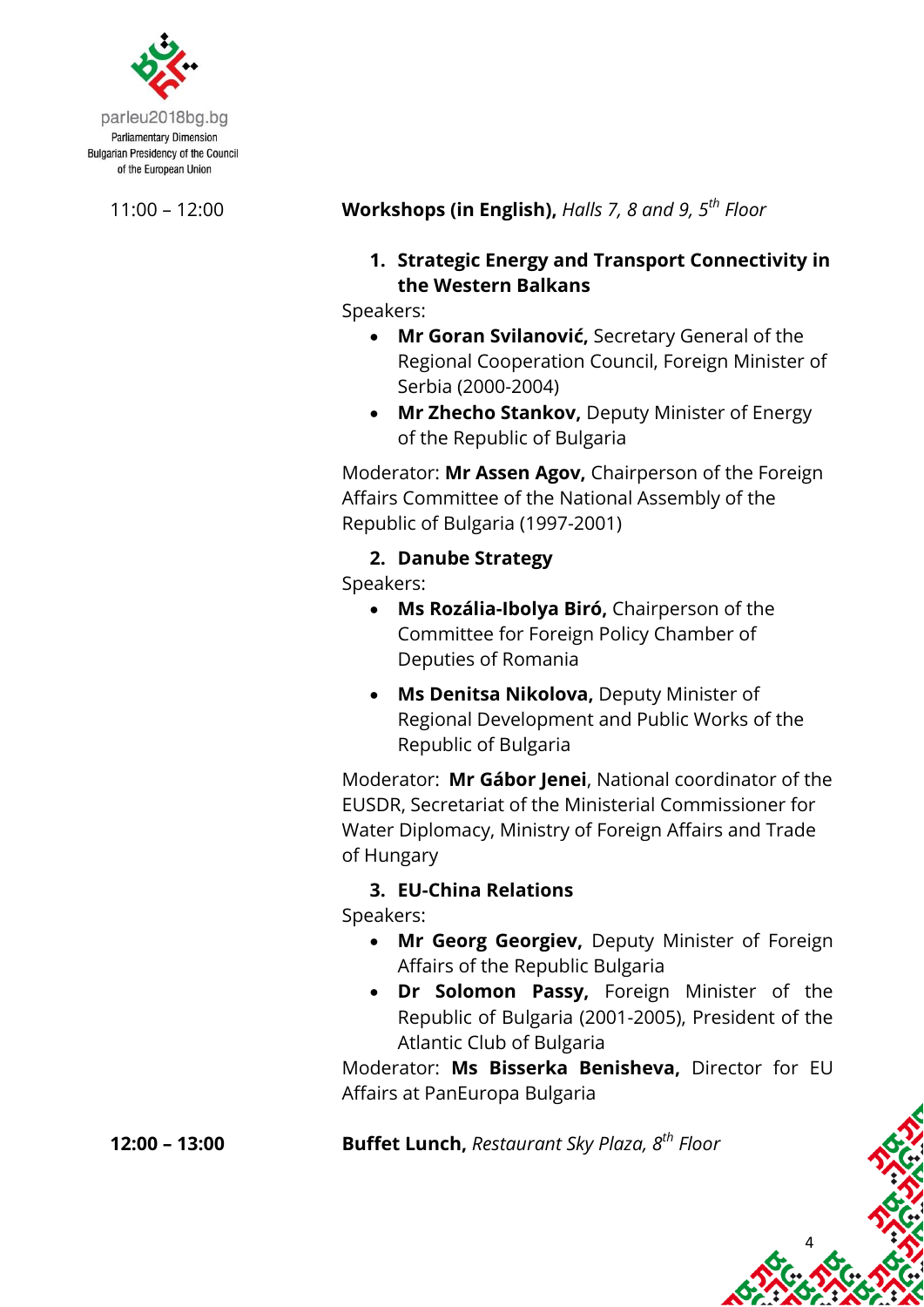

parleu2018bg.bg **Parliamentary Dimension Bulgarian Presidency of the Council** of the European Union

13:15 – 13:30 **Summary of the discussions of the workshops,** *Hall 3, 7th Floor*

13:30 – 15:00 **Session III: CSDP- Implementation of the EU Global Strategy,** *Hall 3, 7th Floor*

- **Strengthening EU-NATO cooperation within the implementation of the Warsaw Declaration**
- **Development of the EU military capabilities**
- **Cyber-defense and strategic communications** Speakers:
	- **Mr Gabor Iklody**, EEAS Director for Crisis Management and Planning Directorate (CMPD)
	- **Mr Mihnea Motoc**, Deputy Head of EPSC, Minister of Defense of Romania (2015-2017)
	- **Mr Boyko Noev**, Minister of Defense of the Republic of Bulgaria (1994-1995 and 1999-2001) and Ambassador to NATO (1996-1999)
	- **Prof. Todor Tagarev**, Minister of Defense of the Republic of Bulgaria (2013)

Moderator: **General (ret.) Constantin Popov**, Chairperson of the Defense Committee of the National Assembly of the Republic of Bulgaria Debate

15:00-15:15 Coffee break

15:15 – 16:45 **Session IV: State of Play of the Black Sea Region,** *Hall 3, 7th Floor* Speakers:

- **Mr Asaf Hajiyev**, PABSEC Secretary General
- **Mr Ivailo Kalfin**, Special Advisor to EU Commissioner Oettinger, Foreign Minister of the Republic of Bulgaria (2005-2009)
- **Mr Thomas Mayr-Harting,** EEAS Managing Director for Europe and Central Asia

Moderator: **Mr Ioan Mircea Pascu**, Vice-President of the European Parliament

5